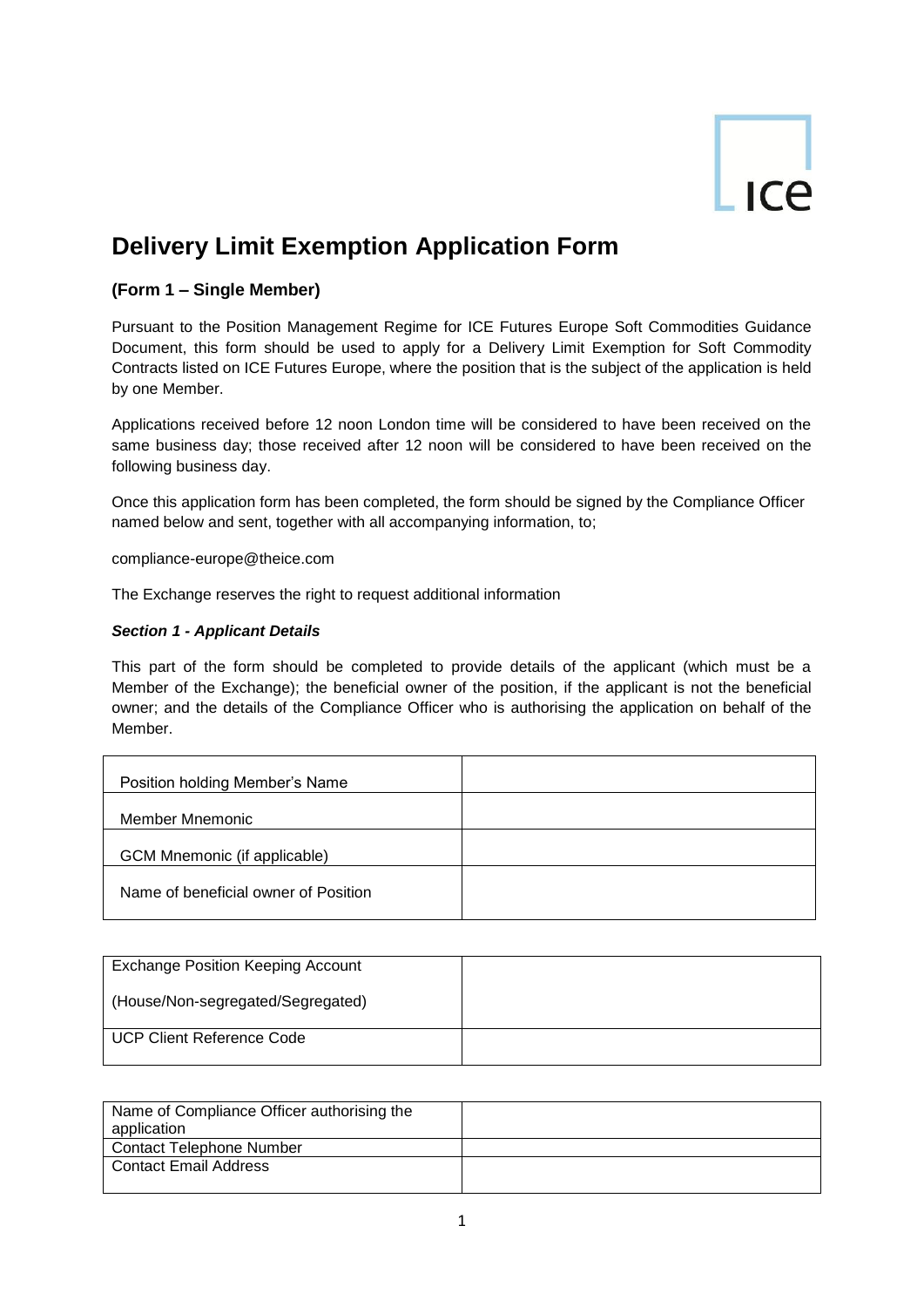

## *Section 2 - Delivery Limit Exemption Details*

This part of the form should be completed in respect of the Delivery Limit Exemption being requested. It should detail the position in its entirety, not just that part of the position that is above the relevant Delivery Limit.

| <b>Contract</b>                                                                                                                       | Cocoa  | Wheat              |  |
|---------------------------------------------------------------------------------------------------------------------------------------|--------|--------------------|--|
|                                                                                                                                       | Coffee | <b>White Sugar</b> |  |
| Delivery month(s)                                                                                                                     |        |                    |  |
| Size of Delivery (for a Cash<br>and Carry Exemption the<br>size of each of the delivery<br>month positions, not the<br>combined size) |        |                    |  |

Type of Exemption being applied for (please tick one of the following):

| Cash and Carry           | Complete section 2a |
|--------------------------|---------------------|
| Short Financing          | Complete section 2b |
| <b>Physical Off-Take</b> | Complete section 2c |
| Stock Holder             | Complete section 2d |

## *Section 2a – Cash and Carry*

For a Cash and Carry Exemption, please provide the following information:

| Cost of carry (priced in $E$ per tonne or $\frac{6}{9}$ per<br>tonne)                                                                                                                 |  |
|---------------------------------------------------------------------------------------------------------------------------------------------------------------------------------------|--|
| Where relevant, minimum spread level at which<br>the position was or will be entered into and<br>which would result in an economic profit for the<br>Beneficial Owner of the position |  |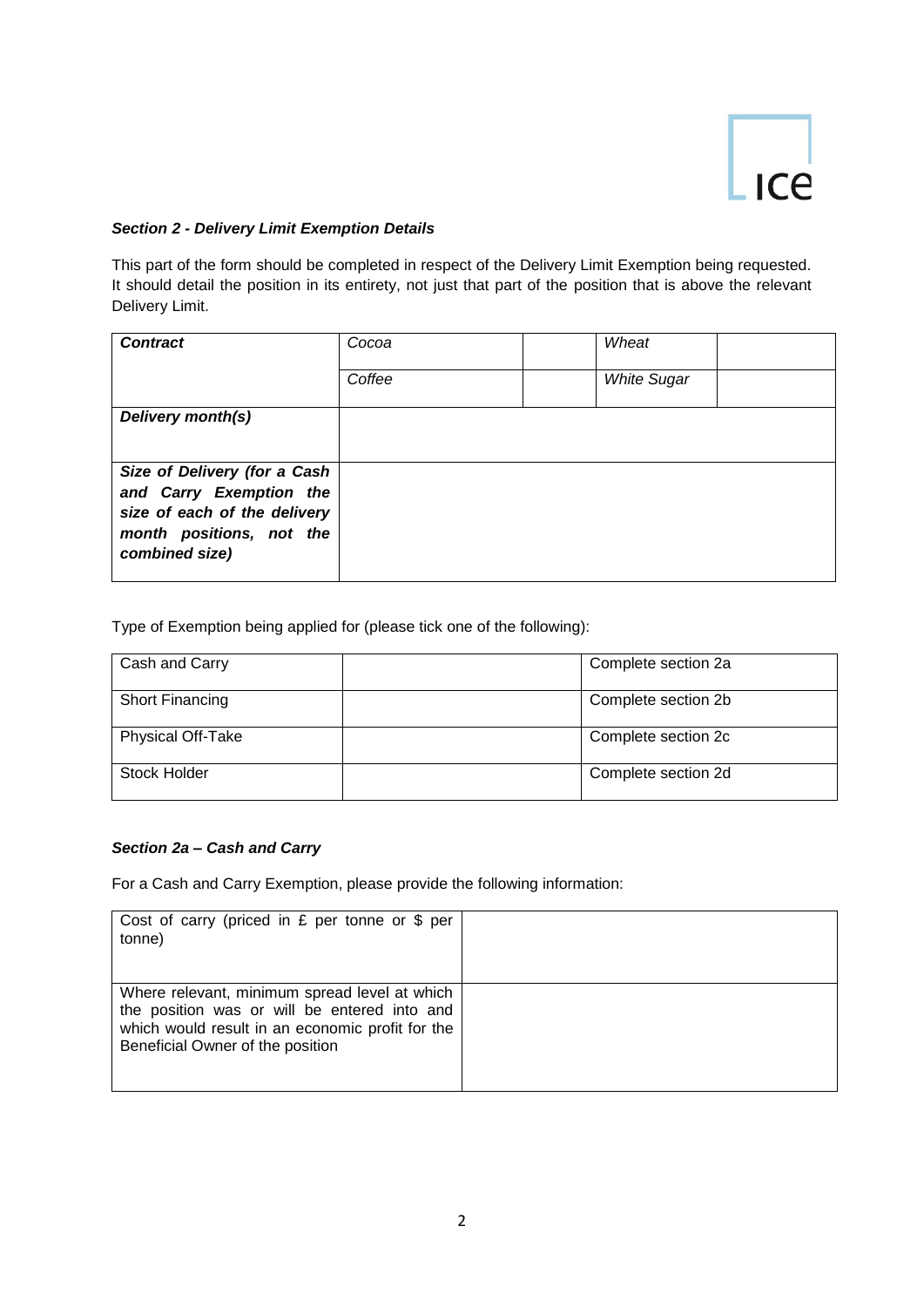## $\lfloor \frac{\ }{1} \rfloor$

## *Section 2b – Short Financing*

| Counterparty to the financing transaction |  |
|-------------------------------------------|--|
| No. of lots of financing transaction(s)   |  |
| Date of financing transaction             |  |
| Expiration date of financing transaction  |  |

## *Section 2c – Physical Off-Take*

Please provide the following information and enclose a copy of all contractual agreement(s) relating to the onward commitment:

| Description of the nature of the onward<br>commitment including details as to the quality<br>requirements and the geographic location for<br>delivery (please attach copies of the contractual<br>agreement(s)) |  |
|-----------------------------------------------------------------------------------------------------------------------------------------------------------------------------------------------------------------|--|
| Date on, or period during, which the<br>commodity is required to be delivered to the<br>end user                                                                                                                |  |
| Justification as to why the physical contract can<br>only be fulfilled by way of a Delivery Limit<br>Exemption for one particular delivery month                                                                |  |

## *Section 2d – Stock Holder*

Please attach a list of the relevant Grading Results for applications relating to Robusta Coffee or London Cocoa, or relevant Warrants for applications relating to UK Feed Wheat. In the case of White